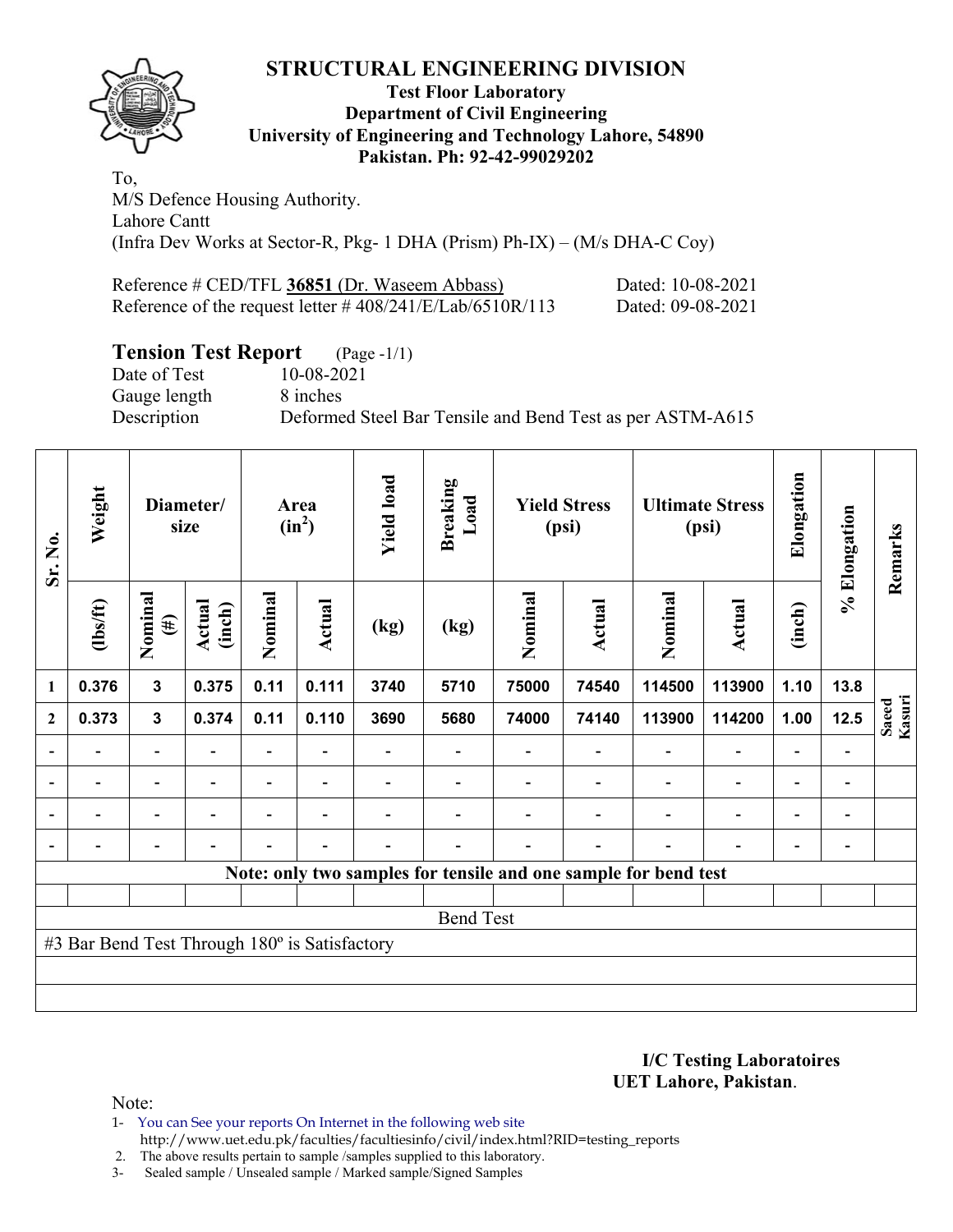

### **STRUCTURAL ENGINEERING DIVISION**

**Test Floor Laboratory Department of Civil Engineering University of Engineering and Technology Lahore, 54890 Pakistan. Ph: 92-42-99029202** 

Ref: CED/TFL/08/36853 Dated: 10-08-2021

Dated of Test: 10-08-2021

### **To Assistant Manager Production Rhino Pre-Engineered Buildings Private Limited Lahore**

Subject: **- CALIBRATION OF WEIGHTING GAUGE (10MT) (MARK: TFL/08/36853)** (Page # 1/2)

Ref: Your letter No. Nil, dated: 10/08/2021 on the subject cited above. One Weighting Gauge (10MT) as received by us has been calibrated. The results are tabulated as under:

| <b>Total Range</b>       | Zero - | $10000$ (kg) |
|--------------------------|--------|--------------|
| <b>Calibrated Range:</b> | Zero - | 7500 (kg)    |

| <b>Weighting Gauge Readings</b><br>(kg) | Calibrated Readings (kg) |
|-----------------------------------------|--------------------------|
| 500                                     | 440                      |
| 1000                                    | 940                      |
| 1500                                    | 1420                     |
| 2000                                    | 1820                     |
| 2500                                    | 2400                     |
| 3000                                    | 2920                     |
| 3500                                    | 3380                     |
| 4000                                    | 3920                     |
| 4500                                    | 4440                     |
| 5000                                    | 4900                     |
| 5500                                    | 5420                     |
| 6000                                    | 5880                     |
| 6500                                    | 6380                     |
| 7000                                    | 6920                     |
| 7500                                    | 7340                     |

**I/C Testing Laboratoires UET Lahore, Pakistan**.

Note:

- 1- You can See your reports On Internet in the following web site http://www.uet.edu.pk/faculties/facultiesinfo/civil/index.html?RID=testing\_reports
- 2. The above results pertain to sample /samples supplied to this laboratory.
- 3- Sealed sample / Unsealed sample / Marked sample/Signed Samples